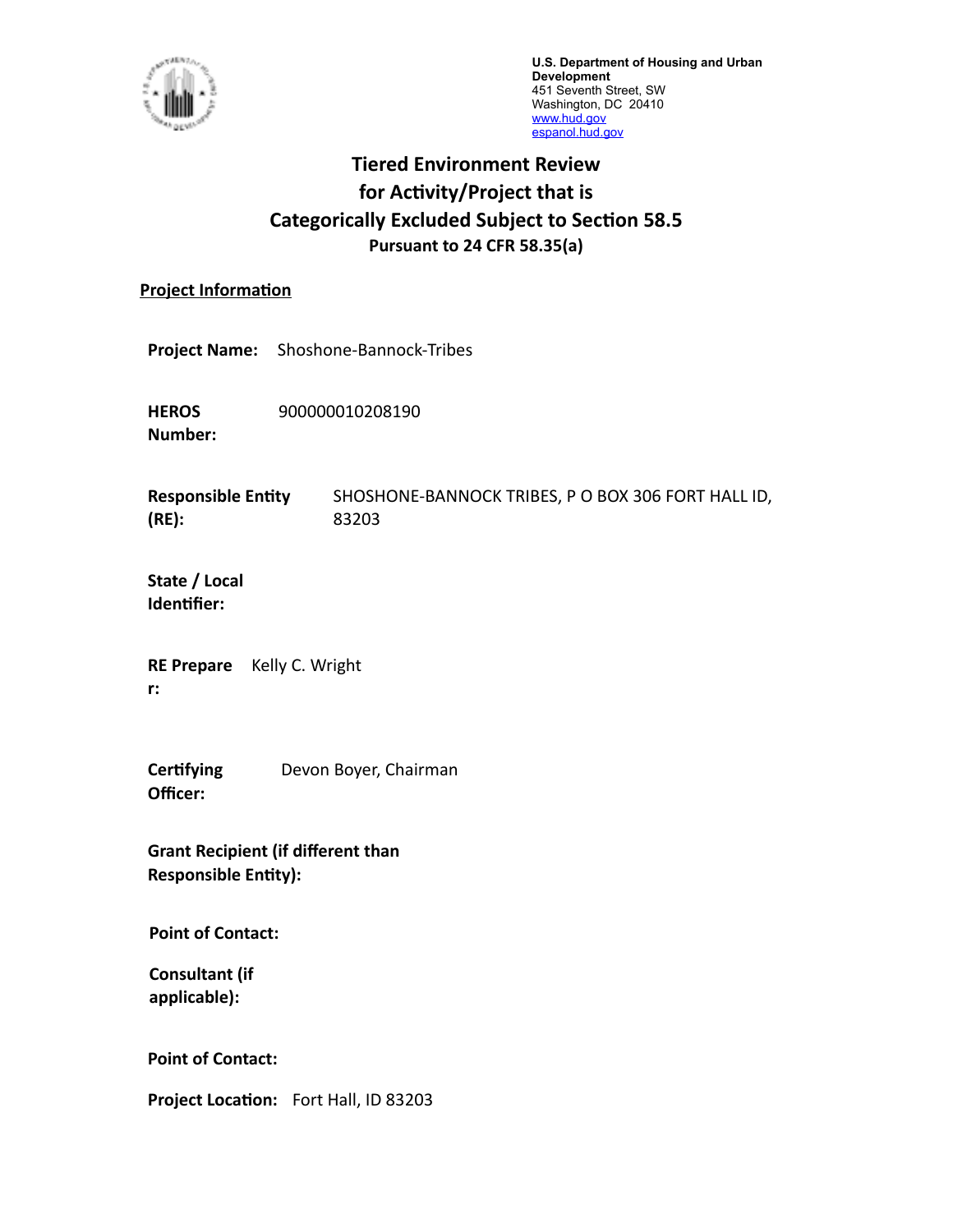### **Additional Location Information:**

The Fort Hall Reservation is located in southeastern Idaho on the Snake River Plain about 20 miles (32 km) north and west of Pocatello.

**Direct Comments to:** EWMP, Attention: Virginia Monsisco; P.O. Box 306, Pima Drive,; Fort Hall, ID 83203 Email: vmonsisco@sbtribes.com Telephone: 208.236.1048

#### **Description of the Proposed Project [24 CFR 50.12 & 58.32; 40 CFR 1508.25]:**

Maps, photographs, and other documentation of project location and description: Based on earlier assessments that approximately 2,391 homes on located within the exterior boundaries. 58% of these homes were built before 1990s. Single-family home construction The Shoshone-Bannock Tribes are federally-recognized tribes residing on the Fort Hall Indian Reservation, which is located in the eastern Snake River Plain of southeastern Idaho near the town of Pocatello. The Shoshone-Bannock Tribes of Fort Hall comprise the eastern and western bands of the Northern Shoshone and the Bannock, or Northern Paiute, bands. As of August 2015, the Shoshone-Bannock Tribes of Indians listed 5,859 enrolled tribal members. The Fort Hall Reservation, established by Executive Order in 1868, now encompasses 540,764 acres along both the Snake and Blackfoot Rivers. The original 1.8 million acres was reduced to 1,336,000 in 1869 and once again to the current 540,764 acres in 1900. Tribal headquarters are located in Fort Hall, ID. Single-family home construction on the Fort Hall Indian Reservation is spread fairly evenly across time periods; 25% before 1970, 37% between 1970-1990, and 36% from 1990 to the present. About half of mobile homes on the reservation were built between 1970-1990 (49%) and half were built between 1990 - present (47%). Because mobile homes generally have a shorter lifespan, this signifies that about half of these mobile homes are likely in need of renovation or replacement. This is the first time that the Shoshone Bannock Tribes have received a "Healthy Homes" grant from the US HUD. These resources will be used to rehabilitate approximately 47 homes with impacts from the following environmental conditions. They include: (1) Lead-based paint assessments and renovations (average cost of \$10,000), if needed; (2) Mold/humidity and assessments and upgrades, if needed (average cost of \$2,800; (3) Radon assessments and upgrades if needed (average cost \$1,800); and (4) Asbestos testing and removal, if needed (average cost \$4,200 with a maximum of approximately \$8,000). The Healthy Home program has developed a questionnaire that will be utilized to determine eligibility. Some of the factors used in determining eligibility are: low income limit based on the number of persons in the household which is based on 80% of the median annual salary which range from a single person of \$36,550 to \$68,850 for eight people in the household; age of the residence and vintage of the home. As shown above, these home rehabilitations can include single family residence and/or multi-family residence. We are excited to have the opportunity to create healthy homes here

[SBT Health Homes Program Questionaire DRAFT.docx](https://heros.hud.gov/heros/faces/downloadFile.xhtml?erUploadId=900000011259693) [SBT Environmental Description of Project.docx](https://heros.hud.gov/heros/faces/downloadFile.xhtml?erUploadId=900000011071958) [GeneralMap\\_FH.pdf](https://heros.hud.gov/heros/faces/downloadFile.xhtml?erUploadId=900000011071885)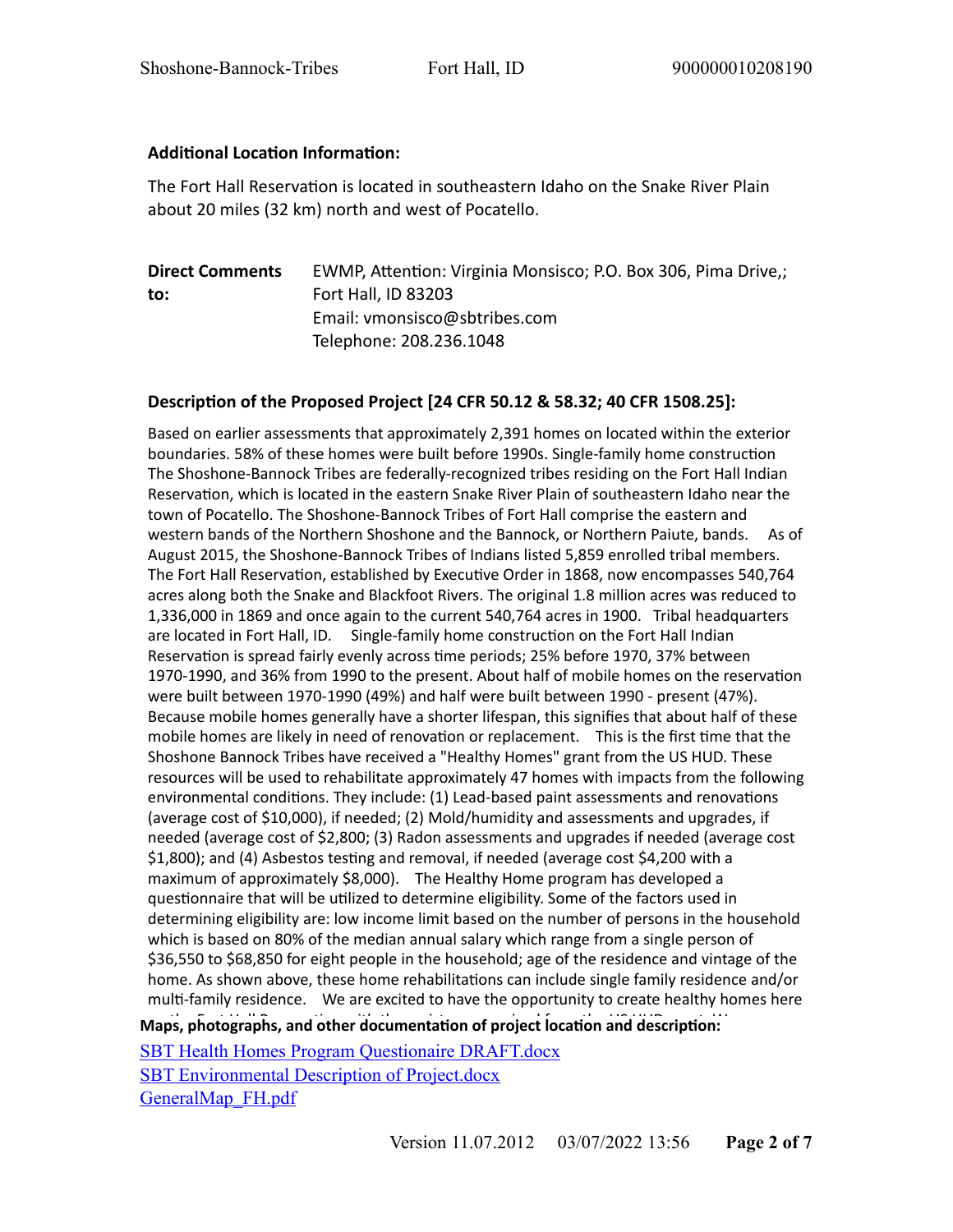**Approximate size of the project area:**  more than 1 square mile

**Length of time covered by this review:**  5 Years

#### **Maximum number of dwelling units or lots addressed by this tiered review:**

47

#### **Level of Environmental Review Determination:**

Categorically Excluded per 24 CFR 58.35(a), and subject to laws and authorities at §58.5:

58.35(a)(3)

#### **Determination:**

| Extraordinary circumstances exist and this project may result in significant environmental<br>impact. This project requires preparation of an Environmental Assessment (EA); OR |
|---------------------------------------------------------------------------------------------------------------------------------------------------------------------------------|
| There are no extraordinary circumstances which would require completion of an EA, and<br>this project may remain CEST.                                                          |

#### **Approval Documents:**

[Signed copy 372022 Cat Ex.pdf](https://heros.hud.gov/heros/faces/downloadFile.xhtml?erUploadId=900000011276867)

# **7015.15 certified by Certifying Officer**

**on:**

#### **7015.16 certified by Authorizing Officer on:**

#### **Funding Information**

| <b>Grant Number</b> | <b>HUD Program</b> | <b>Program Name</b>                       |
|---------------------|--------------------|-------------------------------------------|
| IDHHP0031-20        | Other              | Office of Lead Hazard Control and Healthy |
|                     |                    |                                           |

**Estimated Total HUD Funded Amount:**  \$719,544.70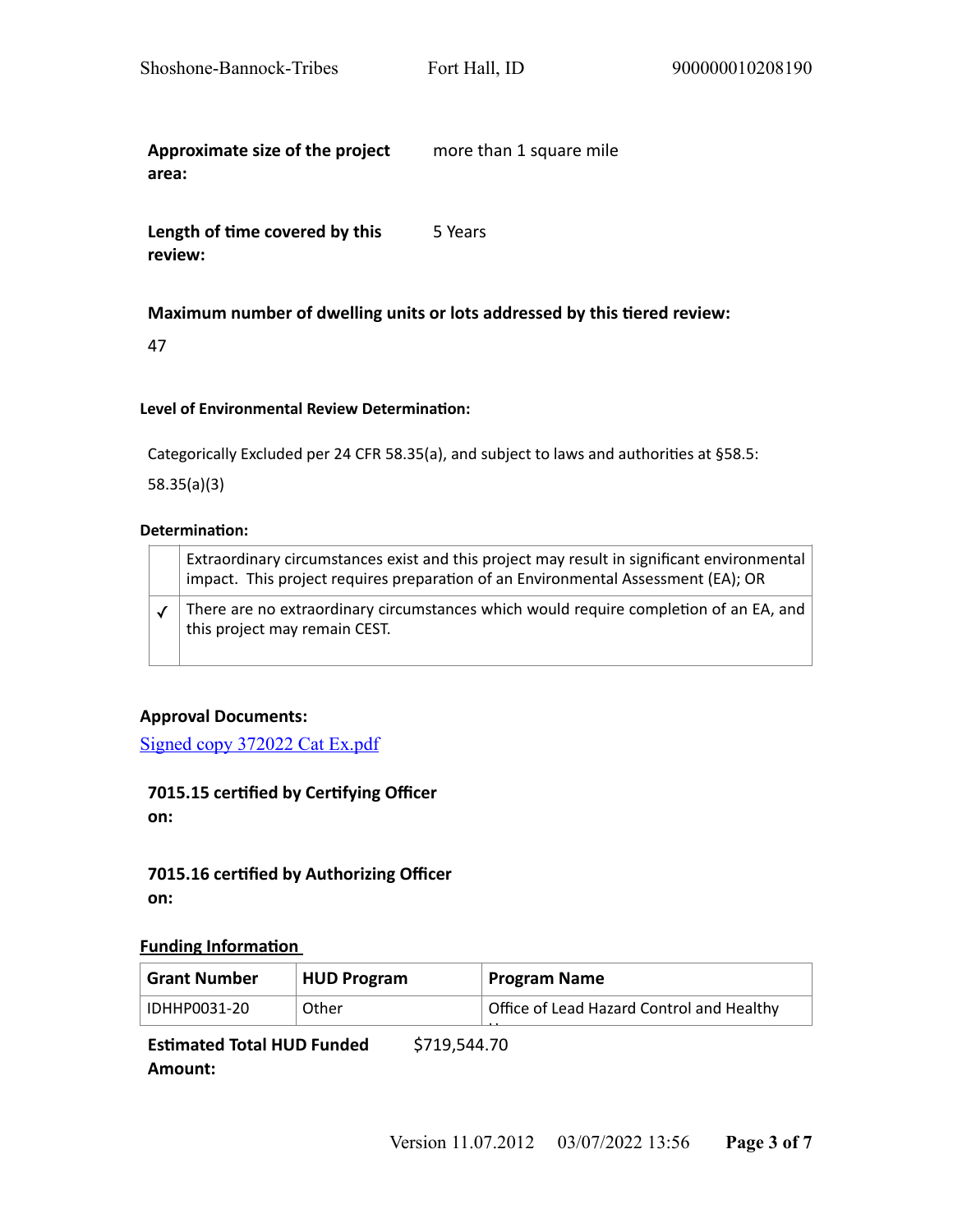### **Estimated Total Project Cost [24 CFR 58.2**  \$836,209.43 **(a) (5)]:**

## **Compliance with 24 CFR §50.4, §58.5 and §58.6 Laws and Authorities**

| <b>Compliance Factors:</b><br>Statutes, Executive Orders, and<br>Regulations listed at 24 CFR<br>§50.4, §58.5, and §58.6 | Was compliance<br>achieved at the<br>broad level of<br>review? | Describe here compliance<br>determinations made at the broad<br>level and source documentation.                                                                                                                            |  |  |
|--------------------------------------------------------------------------------------------------------------------------|----------------------------------------------------------------|----------------------------------------------------------------------------------------------------------------------------------------------------------------------------------------------------------------------------|--|--|
| STATUTES, EXECUTIVE ORDERS, AND REGULATIONS LISTED AT 24 CFR §50.4 & § 58.6                                              |                                                                |                                                                                                                                                                                                                            |  |  |
| <b>Airport Hazards</b>                                                                                                   | Yes<br>$\Box$<br><b>No</b><br>$\sqrt{ }$                       | 24 CFR Part 51 Subpart D<br>Limited<br>amount of homes are within the<br>15,000 km as shown in the pdf. Any<br>home rehabilitation found to be<br>within this distance, additional<br>details will be included in the site |  |  |
| <b>Coastal Barrier Resources Act</b>                                                                                     | ⊠ Yes<br>□<br><b>No</b>                                        | Fort Hall Reservation is located<br>within the State of Idaho and has no<br>coastal barriers. Closest coastal<br>location is approximately 600 miles<br>but driving it requires approximately                              |  |  |
| Flood Insurance                                                                                                          | ⊠ Yes<br>$\Box$<br>Nο                                          | Based on the attached FEMA<br>Floodplain map, no rehabilitation<br>projects are located within any of<br>these floodplains. This information<br>will be included in each of the                                            |  |  |
| STATUTES, EXECUTIVE ORDERS, AND REGULATIONS LISTED AT 24 CFR §50.4 & § 58.5                                              |                                                                |                                                                                                                                                                                                                            |  |  |
| Air Quality                                                                                                              | $\Box$ No<br>⊠ Yes                                             | No impacts to air quality are<br>projected for any of the anticipated<br>projected being undertaken.                                                                                                                       |  |  |
| <b>Coastal Zone Management Act</b>                                                                                       | ☑ Yes<br>$\Box$ No                                             | Idaho does not have any coastal<br>lands neither does the Fort Hall<br>Reservation. Closest coastal location<br>is approximately 600 miles but<br>driving it requires approximately 750                                    |  |  |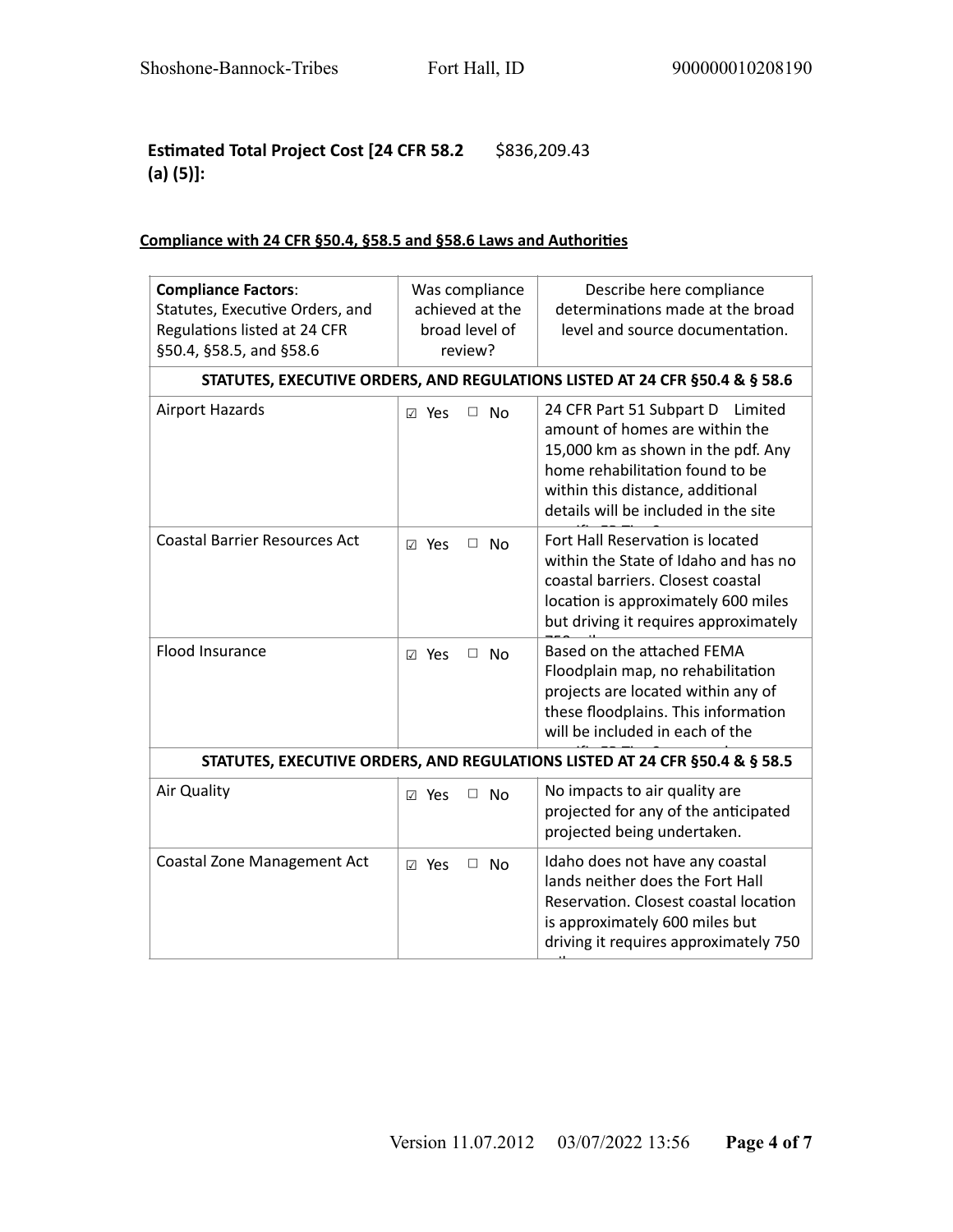| <b>Contamination and Toxic</b><br><b>Substances</b> | $\Box$ No<br>⊠ Yes        | Based on the attached Enviromapper,<br>the Eastern Michaud Flats Superfund<br>is located within the boundaries of<br>the Fort Hall Reservation but any<br>rehabilitation efforts within this area<br>will be evaluated specifically with an<br>ER Tier 2. No projects are within one<br>mile of this site. My Program does<br>the Environmental projects for the                                                                                                                                  |
|-----------------------------------------------------|---------------------------|---------------------------------------------------------------------------------------------------------------------------------------------------------------------------------------------------------------------------------------------------------------------------------------------------------------------------------------------------------------------------------------------------------------------------------------------------------------------------------------------------|
| <b>Endangered Species Act</b>                       | $\Box$ No<br>⊠ Yes        | Based on the attached worksheet<br>from the USFW, several ESAs are<br>found on the Fort Hall Reservation.<br>However, none of these species will<br>be impacted since these projects are<br>only dealing with existing structures<br>and not disturbing any new areas.                                                                                                                                                                                                                            |
| <b>Explosive and Flammable Hazards</b>              | <b>⊠</b> Yes<br>□<br>No   | Based on the attached worksheet, 4<br>large AST facilities are noted on the<br>Fort Hall Reservation. However, no<br>projected rehabilitation projects are<br>located within a 1 mile radius. If a<br>project does fall within the required<br>zone, it will be noted and mitigation<br>plans will ne documented in the                                                                                                                                                                           |
| <b>Farmlands Protection</b>                         | ⊠ Yes<br>$\Box$ No        | None of these anticipated projected<br>involve disturbing any lands. All<br>funds and resources are designated<br>for existing home sites rehabilitation<br>efforts. Fort Hall Reservation is<br>approximately 545,000 square acres<br>of which 329,788 per USDA National<br>Agricultural Survey. This includes<br>pasture and farm lands. The<br><b>Environmental Waste Management</b><br>Program Manager contacted the<br>Tribes' Land Use Policy Commission<br>Chairman (Casper Appenay) about |
| Floodplain Management                               | <b>⊠</b> Yes<br>$\Box$ No | None of the anticipated healthy<br>home rehabilitation projects will be<br>within a floodplain. Each individual<br>project will have a site specific<br>Assessment performed. We have also<br>attached a copy of the FEMA<br>Floodplain for the Fort Hall                                                                                                                                                                                                                                         |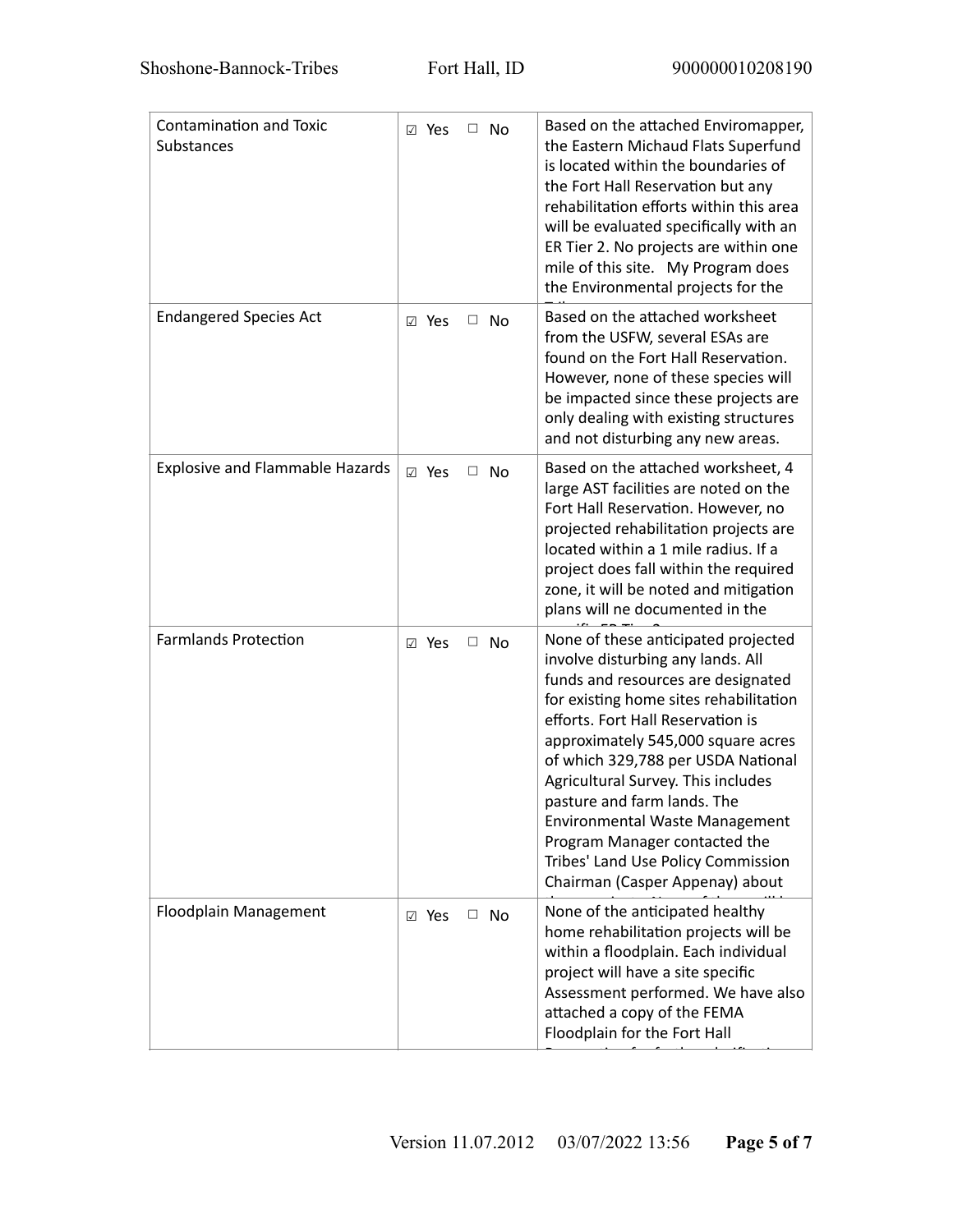| <b>Historic Preservation</b> | ⊠ Yes<br>$\Box$ No      | None of the anticipated projects will<br>be impacting historic preservation.<br>These are home sites that have<br>already been built needing some<br>improvements. Tribes don't have a<br>THPO but we do have a cultural<br>department that assists with all<br>Historic Preservation projects as well<br>as all NEPA determinations. However,<br>I talked with Carolyn Boyer-Smith |  |  |  |  |
|------------------------------|-------------------------|-------------------------------------------------------------------------------------------------------------------------------------------------------------------------------------------------------------------------------------------------------------------------------------------------------------------------------------------------------------------------------------|--|--|--|--|
| Noise Abatement and Control  | ⊠ Yes<br>□<br>No        | None of the anticipated healthy<br>home projects will violate the Noise                                                                                                                                                                                                                                                                                                             |  |  |  |  |
| Sole Source Aquifers         | ⊠ Yes<br>No<br>□        | The Fort Hall Reservation is located<br>in the Snake River Plain Aquifer.<br>None of these anticipated projects<br>will be impacting the ground water.                                                                                                                                                                                                                              |  |  |  |  |
| <b>Wetlands Protection</b>   | ⊠ Yes<br>$\Box$<br>- No | None of the anticipated healthy<br>home projects will be impacting any<br>wetlands. These projects are<br>designed for existing home sites and<br>will be doing no land disturbances.<br>Therefore, no soil remediation nor<br>ground disturbances will be<br>occurring. Impacts will be within                                                                                     |  |  |  |  |
| Wild and Scenic Rivers Act   | ⊠ Yes<br>No<br>□.       | No wild and scenic rivers are located<br>within the exterior boundaries of the<br>Fort Hall Reservation. Therefore,<br>these projects will not be impacting                                                                                                                                                                                                                         |  |  |  |  |
| <b>ENVIRONMENTAL JUSTICE</b> |                         |                                                                                                                                                                                                                                                                                                                                                                                     |  |  |  |  |
| <b>Environmental Justice</b> | Yes<br>$\Box$ No<br>☑   | Fort Hall Reservation is primarily<br>native American communities with<br>low income. These projects are<br>focused on the income level along<br>with several other criteria. Each<br>anticipated project will have it's own<br>specific work plan to address these<br>considerations in more depth.                                                                                |  |  |  |  |

#### **Supporting documentation**

[Air-Quality-Worksheet 2021.docx](https://heros.hud.gov/heros/faces/downloadFile.xhtml?erUploadId=900000011202082) [Coastal nothing.jpg](https://heros.hud.gov/heros/faces/downloadFile.xhtml?erUploadId=900000011259794) [Coastal nothing\(1\).jpg](https://heros.hud.gov/heros/faces/downloadFile.xhtml?erUploadId=900000011259799) [USFW Endangered Species 2021.pdf](https://heros.hud.gov/heros/faces/downloadFile.xhtml?erUploadId=900000011202662) [FEMA Floodplain 2022 SBT.pdf](https://heros.hud.gov/heros/faces/downloadFile.xhtml?erUploadId=900000011261629) [FEMA Floodplain 2022 SBT\(1\).pdf](https://heros.hud.gov/heros/faces/downloadFile.xhtml?erUploadId=900000011261630)